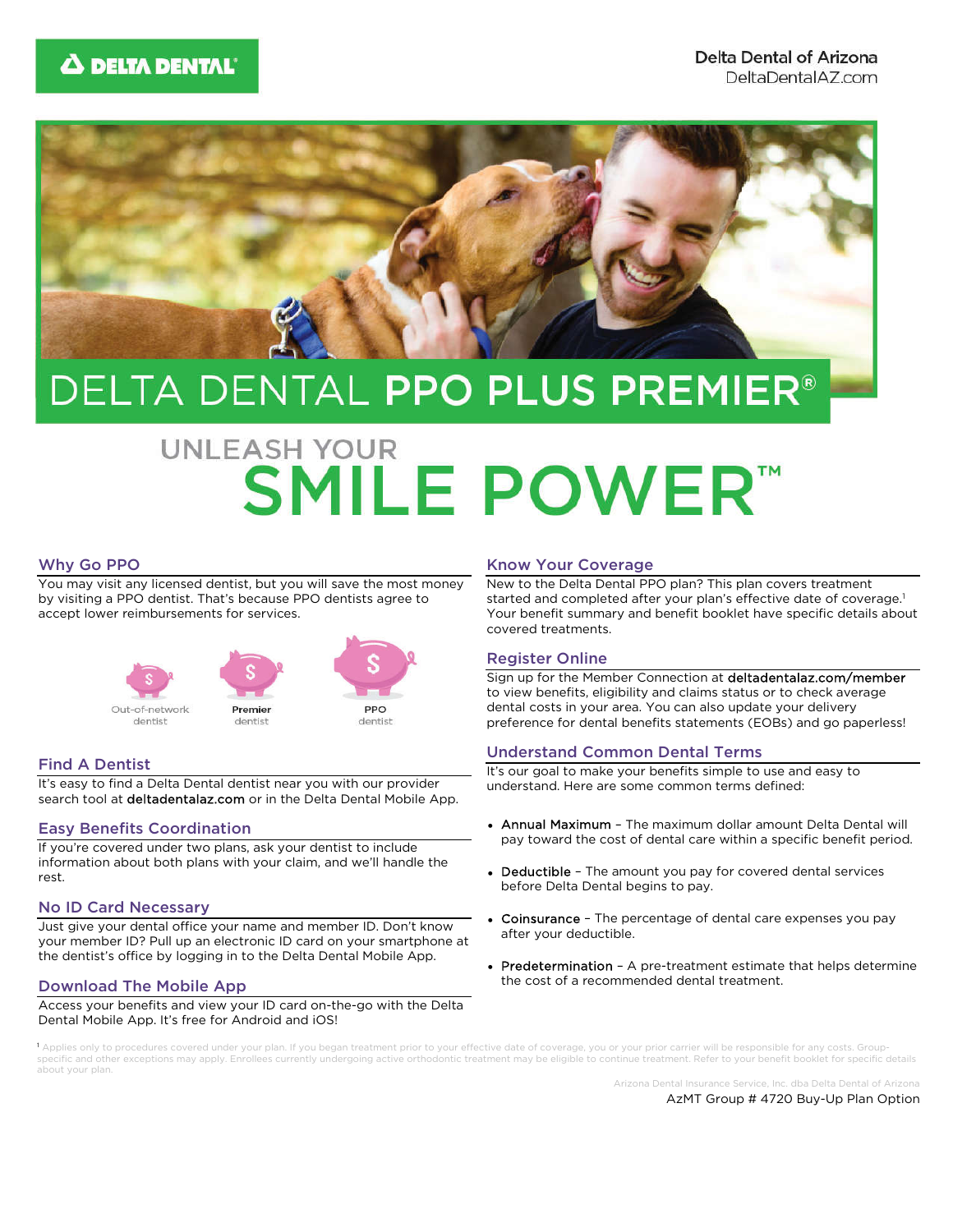

| DELTA DENTAL PPO PLUS PREMIER®                                                          |                                                      |                                                   |
|-----------------------------------------------------------------------------------------|------------------------------------------------------|---------------------------------------------------|
| <b>Covered Services</b>                                                                 | <b>PPO Dentist</b><br>and Premier®<br><b>Dentist</b> | Out-of-<br><b>Network</b><br>Dentist <sup>1</sup> |
| Contract Year Maximum Benefit (Combination of in and out-of-network)                    | \$4,000                                              |                                                   |
| Contract Year Deductible (Individual/Family) (Combination of in and out-of-<br>network) | \$50/150                                             |                                                   |
| Lifetime Orthodontia Maximum (Combination of in and out-of-network)                     | Adult & Child \$2,000                                |                                                   |
| <b>Preventive Services</b>                                                              | Delta Dental Pays                                    |                                                   |
| Exams                                                                                   | 100%                                                 | 80%                                               |
| <b>Routine Cleanings</b>                                                                |                                                      |                                                   |
| Fluoride: For children to age 18                                                        |                                                      |                                                   |
| Sealants: For children up to age 19                                                     |                                                      |                                                   |
| X-rays                                                                                  |                                                      |                                                   |
| <b>Space Maintainers</b>                                                                |                                                      |                                                   |
| <b>Basic Services</b>                                                                   | <b>Delta Dental Pays</b>                             |                                                   |
| Fillings                                                                                | 80% 2                                                | 60% 2                                             |
| <b>Stainless Steel Crowns</b>                                                           |                                                      |                                                   |
| <b>Emergency Treatment</b>                                                              |                                                      |                                                   |
| Endodontics: Root canal treatment                                                       |                                                      |                                                   |
| Periodontics: Treatment of gum disease                                                  |                                                      |                                                   |
| Oral Surgery: Simple extractions.                                                       |                                                      |                                                   |
| Oral Surgery: Surgical extractions.                                                     |                                                      |                                                   |
| RM<br><b>Major Services</b>                                                             | Delta Dental Pays                                    |                                                   |
| Prosthodontics: Bridges, partial dentures, complete dentures                            | 50% 2                                                | 40% <sup>2</sup>                                  |
| <b>Bridge and Denture Repair</b>                                                        |                                                      |                                                   |
| Implants                                                                                |                                                      |                                                   |
| Restorative: Crowns and onlays                                                          |                                                      |                                                   |
| ନନ<br><b>Orthodontic Services</b>                                                       | Delta Dental Pays                                    |                                                   |
| Benefit for adults and children age 8 and older.                                        | 50%                                                  | 50%                                               |
|                                                                                         |                                                      |                                                   |

<sup>1</sup> Members may incur higher out-of-pocket costs when seeing a Premier or out-of-network dentist. See Covered Dental Services sheet.<br><sup>2</sup> Deductible applies to these services.

## BENEFITS ARE SUBJECT TO ALL PROVISIONS, TERMS & CONDITIONS OF THE GROUP CONTRACT

Dependent Age Limit: 26 | Predetermination recommended for services over \$250.

# How Can We Help You?

Member Connection deltadentalaz.com/member

Find A Dentist deltadentalaz.com/provider-search

Customer Service 602.938.3131, option 1 800.352.6132, option 1